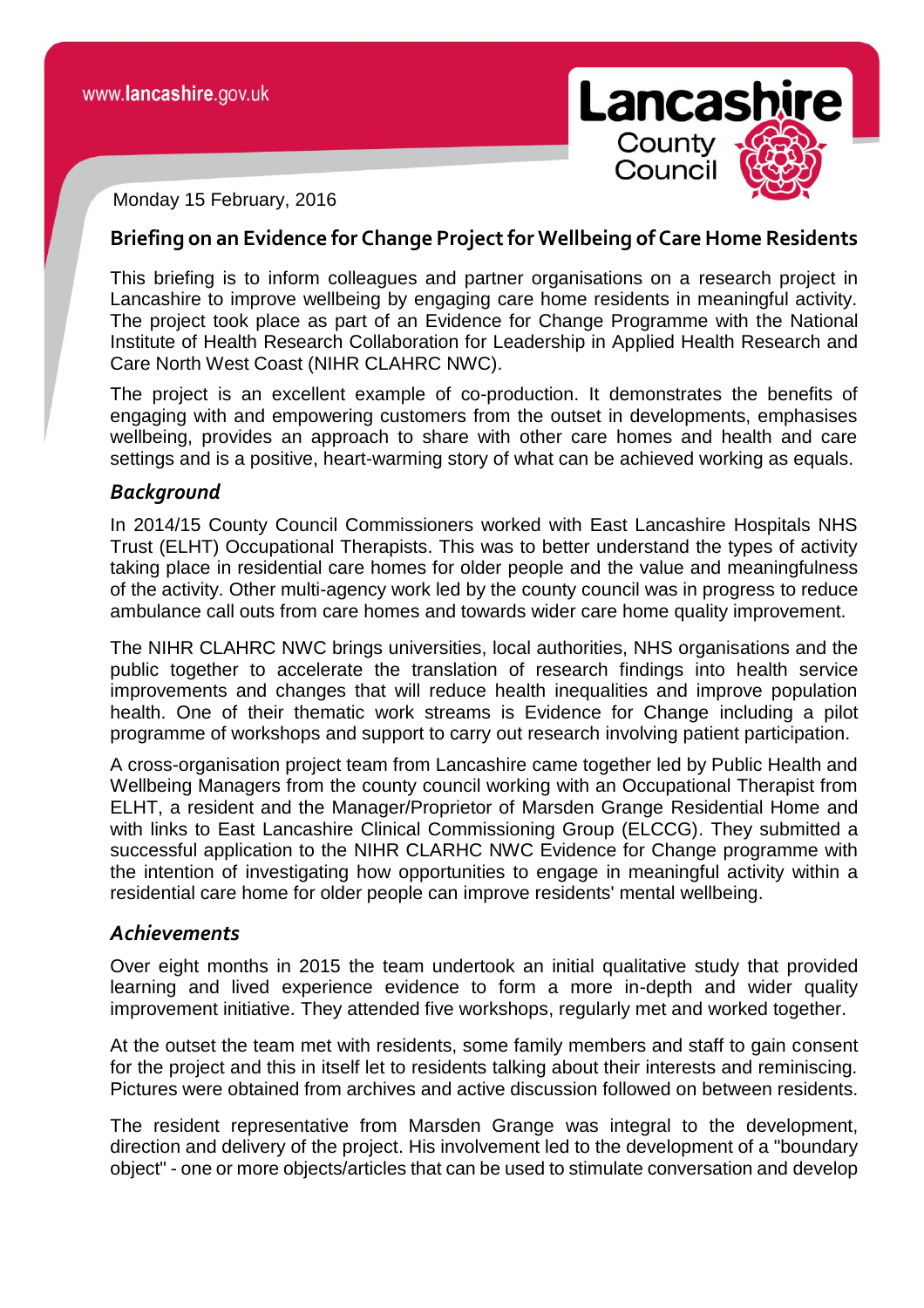interpersonal relationships. This was a simple pictorial survey that enabled the resident to initiate conversations with other residents, find areas of common interest and shared experiences including previous profession, hobbies or memories of the local area. It enabled him to connect with other residents. This was to inform what activities would be meaningful to residents however it quickly became clear that the process he devised was in itself a meaningful activity and encouraged residents to connect and interact more.

The team decided to redefine the hypothesis and alter their investigation in order to understand how resident designed boundary objects could be utilised in residential care homes for older people to encourage or enable more participation in meaningful activities.

Knowledge gained about residents enabled them to be involved more in the daily life of the care home. For example, suggesting menus or recipes, washing up and handing out post.

Feedback from residents and staff at Marsden Grange has been positive. Their involvement in the research project has enabled participation in workshops, group meetings, interviews and other interactions that have led to an improved sense of wellbeing and connectivity.

In order to summarise and present the work NIHR CLAHRC NWC worked with the team to produce an academic poster and a film titled the "The Way we were….Now!" The title was chosen by the resident to highlight how older people should be seen in the light of them as individuals, their life experience and to be given the opportunity to continue to doing activities or hobbies that mean something to them in their daily lives. Making the film involved many residents and enabled the resident representative to see his ideas reach fruition. It has been showcased at a number of partnership events and shared widely by NIHR CLAHRC NWC.

## *Lessons learned*

The NIHR CLAHRC NWC Evidence for Change Programme has enabled two LCC officers to increase their knowledge and skills in respect of undertaking research, presenting and reporting findings and evaluating outcomes. The tools are being shared for wider quality improvement.

The project enabled a cross-organisation team to work together outside of the constraints of organisational boundaries and as equal partners to improve outcomes for residents. This approach improved understanding of different perspectives and all felt the benefit of this.

Integral to the success of the activity was the involvement of the resident representative throughout the entire process to co-produce, design, deliver and evaluate the project. The extent to which this shaped the project and how in future initiatives the assets, skills, life experience and time of representatives should be encouraged and utilised was recognised.

The programme intended to evidence an improvement in mental wellbeing (using a short version of a Wellbeing Scale) and a reduction in falls however the resident driven activity took off before obtaining a baseline measure. This is to be avoided if repeating the research.

The hypothesis changed as a result of developmental evaluation and learning. The positive impact observed and other findings will inform further care home improvement work. This includes that relationships and opportunities for residents to connect meaningfully with one another can be the foundation stone for wellbeing initiatives in residential care settings.